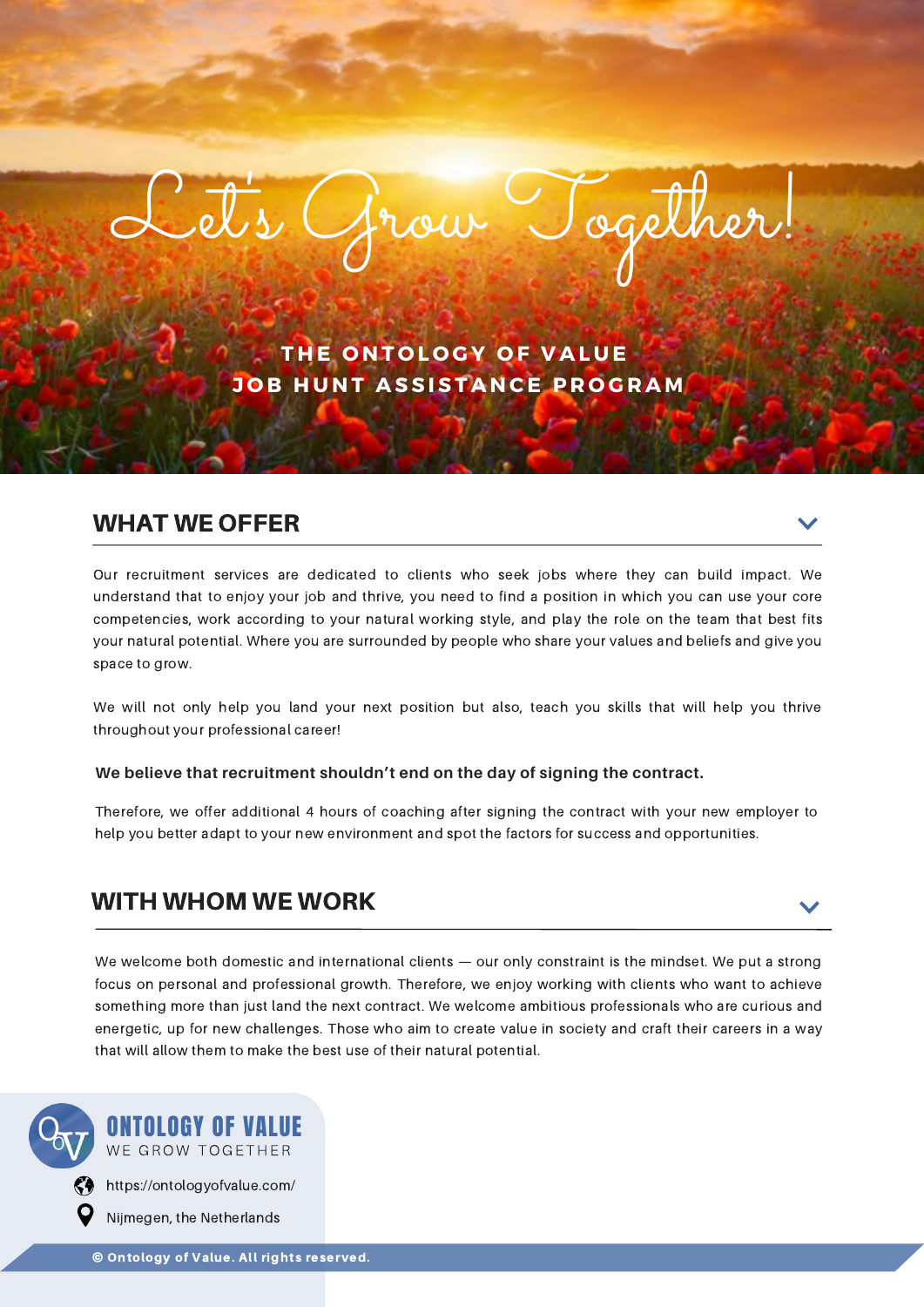





WE GROW TOGETHER ONTOLOGY OF VALUE

 $\binom{2}{1}$  [https://ontologyofvalue.com/](https://odyssey-careers.com/) Nijmegen, the Netherlands

## OUR WHY

**We understand that in recruitment, the value comes from finding the match between the employer and the employee and forming a bond.**

However, the non-material qualities and expectations are often miscommunicated or skipped in the recruitment process. We aim to bridge this gap! While recruiting employees, we take into account not only hard and soft skills, but also expectations towards the jobs, and non-material qualities related to jobs. Finding a good match requires introspection and empathy from both the employer and the candidate! We believe that putting this initial effort into communication, and open discussion upon mutual expectations is the best way to make sure that the employer and the employee will be happy together ever after.

Our matching system works on multiple levels. We not only look at your skills and education history but also help you discover your core competencies. We examine the roles in which you will provide the most value at work, and we determine your fit to various working cultures in the job market of today. We help you find positions that fit your profile, and get through the whole process, from drafting application documents to signing the contract with the employer.

### **We believe that talent works above borders.**

We are based in the Netherlands. However, we have a deep belief that diverse and inclusive teams develop the best working culture and the highest productivity. Therefore, we encourage international talent and candidates based abroad to work with us!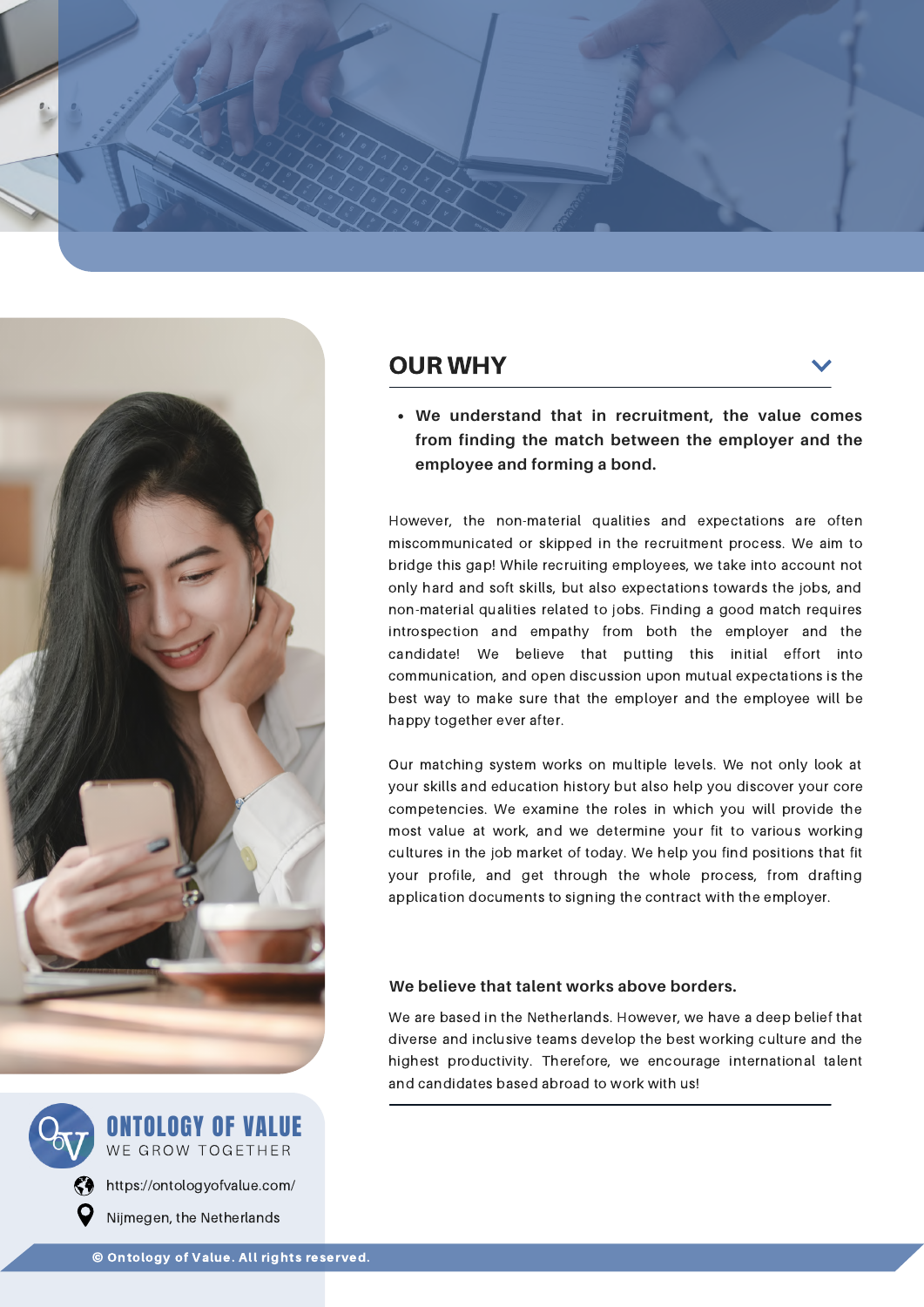



# WE GROW TOGETHER ONTOLOGY OF VALUE

[https://ontologyofvalue.com/](https://odyssey-careers.com/) Nijmegen, the Netherlands

## OUR METHOD

**Our recruitment methodology is based on our own R&D. We base our assessment of your potential in the job market on three pillars of a professional ID:**

> Your core competencies. We examine more than your hard and soft skills. Namely, we help you determine your strengths and talents and define the areas go competency where you can surpass all expectations.



1

The roles in which you create the most value given your personality, natural working style, and personal beliefs about people and work.

3

Your mindset and optimal work environment. Similarly, your level of productivity and job satisfaction will depend on the fit between the culture in your work environment and your personality, natural working style, and personal beliefs about people and work.